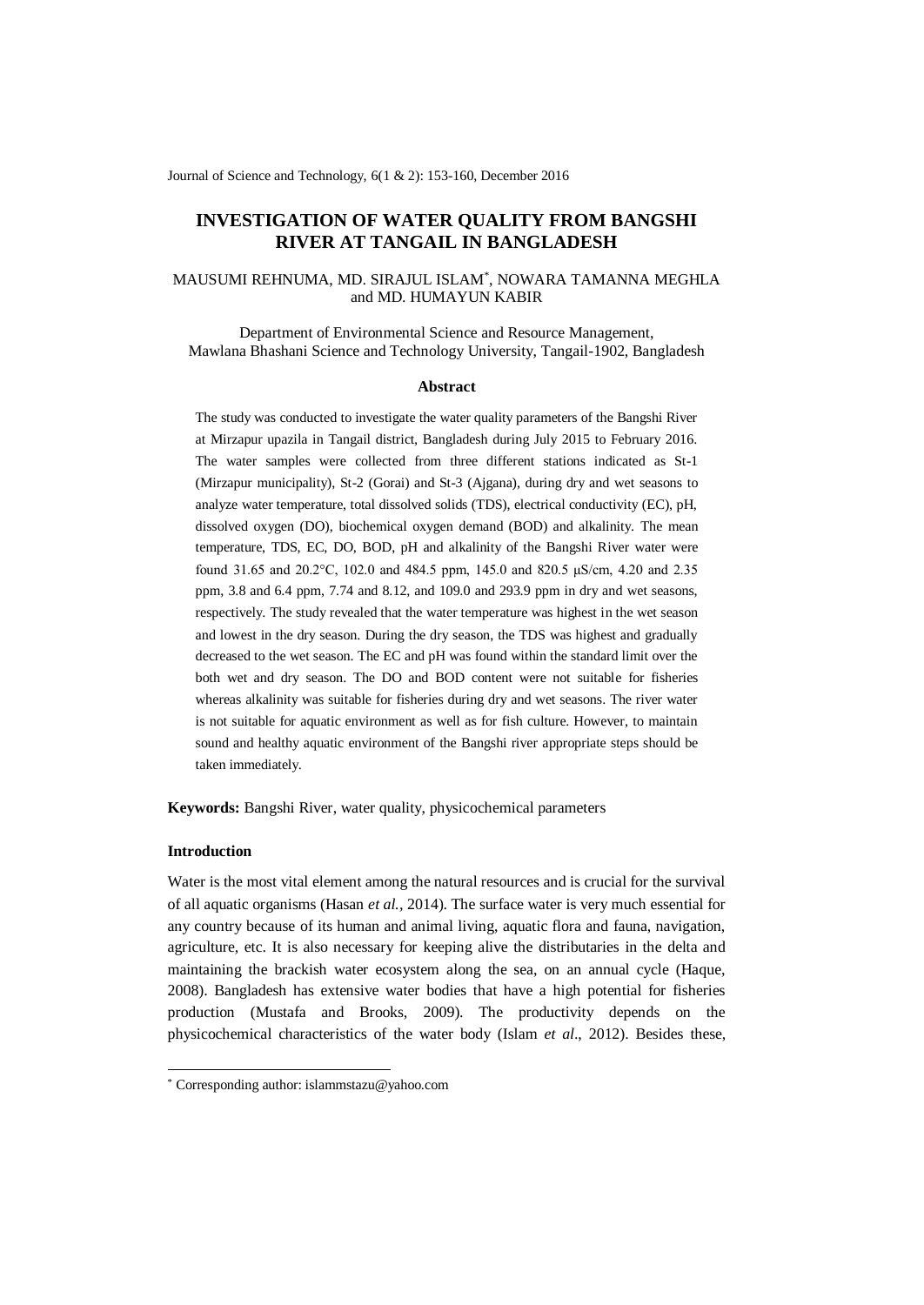surface water fluctuations are very common in the rivers of Bangladesh, as they vary on seasonal precipitation and remain dependent on the inflow from upland sources (Islam *et al*., 2015). The pollution from industrial and urban waste effluents and from agro chemicals into rivers has reached alarming levels; resulting in serious effects on aquatic organisms as well as fish species (Islam *et al*., 2014). Just by assessing the physical, chemical and biological characteristics of water, one can conclude about its quality (Barthwal, 2002) and water quality focuses on the various aspects of physicochemical parameters that detect the status of pollution and suitability of a particular water body for various aquatic organisms (Sabbir *et al*., 2010).

Moreover, Bangladesh is one of those polluted countries, which currently holds 1176 industries that discharge about  $0.4$  millions  $m<sup>3</sup>$  of untreated waste to the rivers in a day (Islam *et al*., 2012; Rabbani and Sharif, 2005). The existing tendency of industrialization, urbanization and unwise agricultural practice may contribute greatly to the poor quality of river water through indiscriminate disposal of solid waste, industrial effluents, agricultural runoff and other toxic wastes which are the major environmental issues posing threats to the existence of aquatic organisms as well as fisheries (Rahman *et al*., 2008; Giguere *et al*., 2004; Gupta *et al*., 2009). The water of Bangshi River is undergoing continuous changes in terms of quality and is getting polluted day by day as a result of increasing industrialization, urbanization, unwise agricultural practice and developmental activities. In this aspect, the present study was an attempt to investigate the present status of physicochemical parameters of the Bangshi River in relation to observe the seasonal variation and to compare the observed values with water quality standard for aquatic environment as well as for fisheries.

#### **Materials and Methods**

*Study* Area: The study was conducted in the Bangshi river at Mirzapur upazila of Tangail district, Bangladesh during the period from July 2015 to February 2016. The study area was approximately within latitude between 24°06′34″ and 24°07′82″N and longitude between 90˚05′50′′ and 90˚10′26′′E. The Bangshi was a distributaries of the old Brahmaputra flowed in the southwardly direction through Tangail and discharged in the river Dhaleshwari near Savar at Dhaka. The length of the river is 238km whereas, the average depth of the river is 30ft and maximum depth is 80ft (Kabir, 2014).

*Sample Collection*: The water samples were collected from three different sampling stations of the Bangshi river indicated as St-1 (Mirzapur municipality), St-2 (Gorai) and St-3 (Ajgana) during wet season (July to September 2015) and dry season (December 2015 to February 2016), respectively. Samples were collected by 500ml plastic bottles with double stoppers from each sampling points. The bottle were cleaned and washed with detergent solution and treated with  $5\%$  nitric acid (HNO<sub>3</sub>) over night before sampling. Finally the bottles were rinsed with deionized water and dried. After sampling, the bottles were screwed carefully and labeled properly for identification.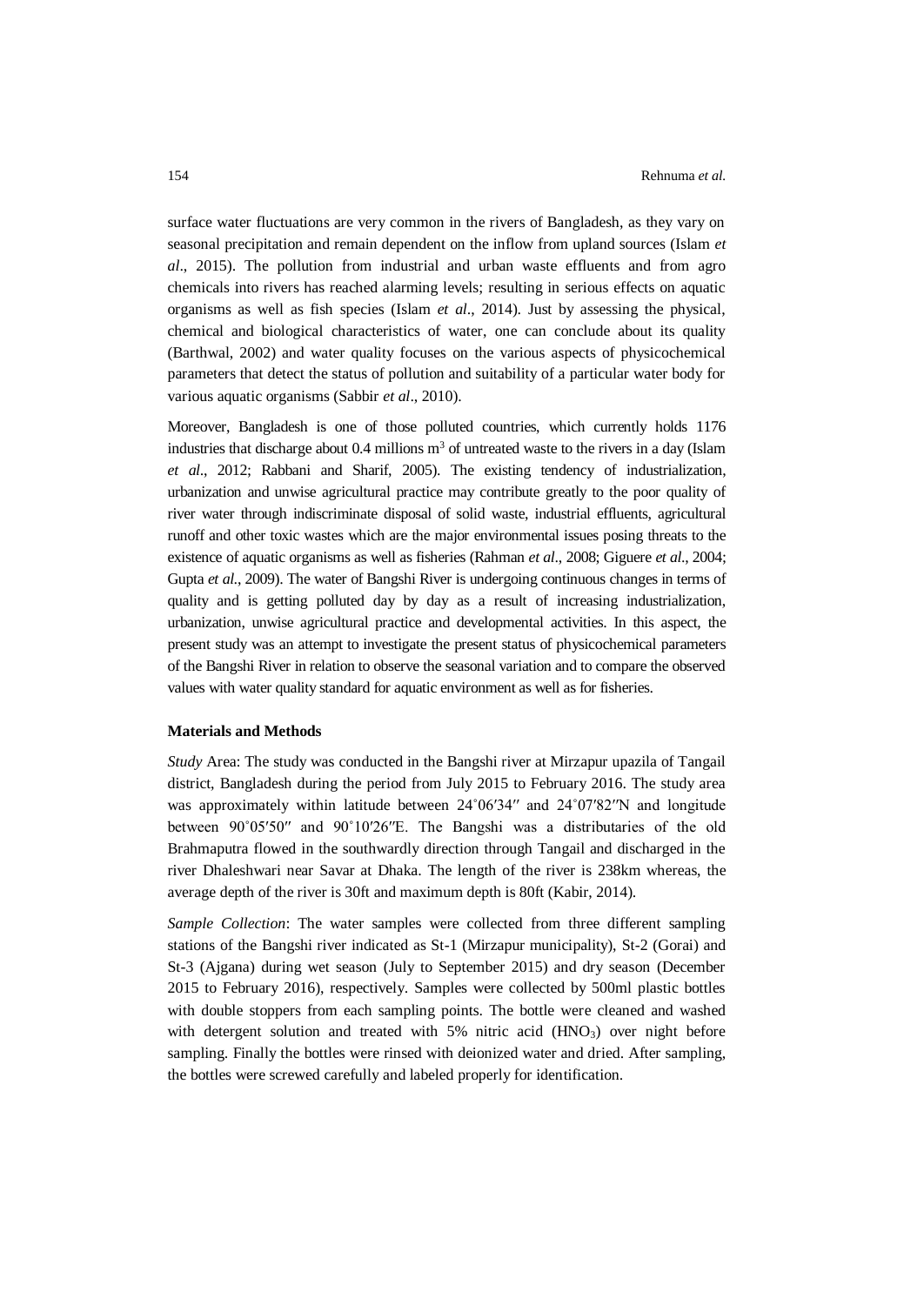*Sample Analysis*: The physicochemical parameters of water samples were analyzed in the laboratory of the Department of Environmental Science and Resource Management, Mawlana Bhashani Science and Technology University, Tangail. The water temperature and pH were determined by the thermometer and digital pH meter (Model: pH Scan WP 1, 2 Malaysia), respectively. Digital EC and TDS meter (Model: HM digital Germany) was used to determine EC and TDS, respectively. The DO was determined by digital DO meter (Model: D.46974 Taiwan). The BOD was measured by two steps where initial  $DO<sub>1</sub>$ was measured immediately after collection and after 5 days  $DO<sub>5</sub>$  was measured by incubation in the dark condition at 20ºC for 5 days. Alkalinity was determined by titration method with 0.1 N HCl after addition 2-3 drops of methyl-orange indicator.

*Statistical Analysis*: The collected data were compiled and tabulated in proper form and were subjected to statistical analysis. The Microsoft Office Excel software was used to present and interpret the collected data. The results of the study were presented in charts and tabular forms.

# **Results and Discussion**

The water temperature recorded in the Bangshi river ranging from 30.4 to 32.9 and 19.3 to 21.1°C in wet and dry season, respectively and the result revealed that there were no significant variations among the water temperatures of all the three stations. The highest water temperature (32.9°C) was found at St-3 during wet season and lowest temperature (19.3°C) was found at St-1 during dry season, while the mean water temperature was found 32.16°C during wet season that exceeded the standard level for aquatic environment. It could be the result of climatic condition because it was summer season. At increased water temperature, the solubility rate of gases in water such as oxygen decreases and the respiration rate of aquatic organism increases that lead to greater consumption of oxygen and increase the rate of decomposition (Chapman and Kimstach, 1992).

The TDS contents were found to fluctuate from 62 to 142 and 408 to 561ppm during wet and dry season, respectively. The highest content of TDS (561ppm) was found at St-3 during dry season and lowest 62ppm was found at St-1 during wet season. During the dry season over the three stations the TDS contents were much higher than the standard level which is detrimental for aquatic organism as well as fish culture. The mean TDS content in the Brahmaputra River during dry season was found 73.87ppm (Islam *et al*., 2015), which is opposite to the present study. The enhanced TDS contents indicated that the presence of various salts into the river, this might be due to the discharged of waste and effluent from industry and municipality, agricultural runoff etc.

The EC were ranged from 121 to 169 and 772 to 869μS/cm during the wet and dry season, respectively in the Bangshi River, depicted that the higher ionic conductance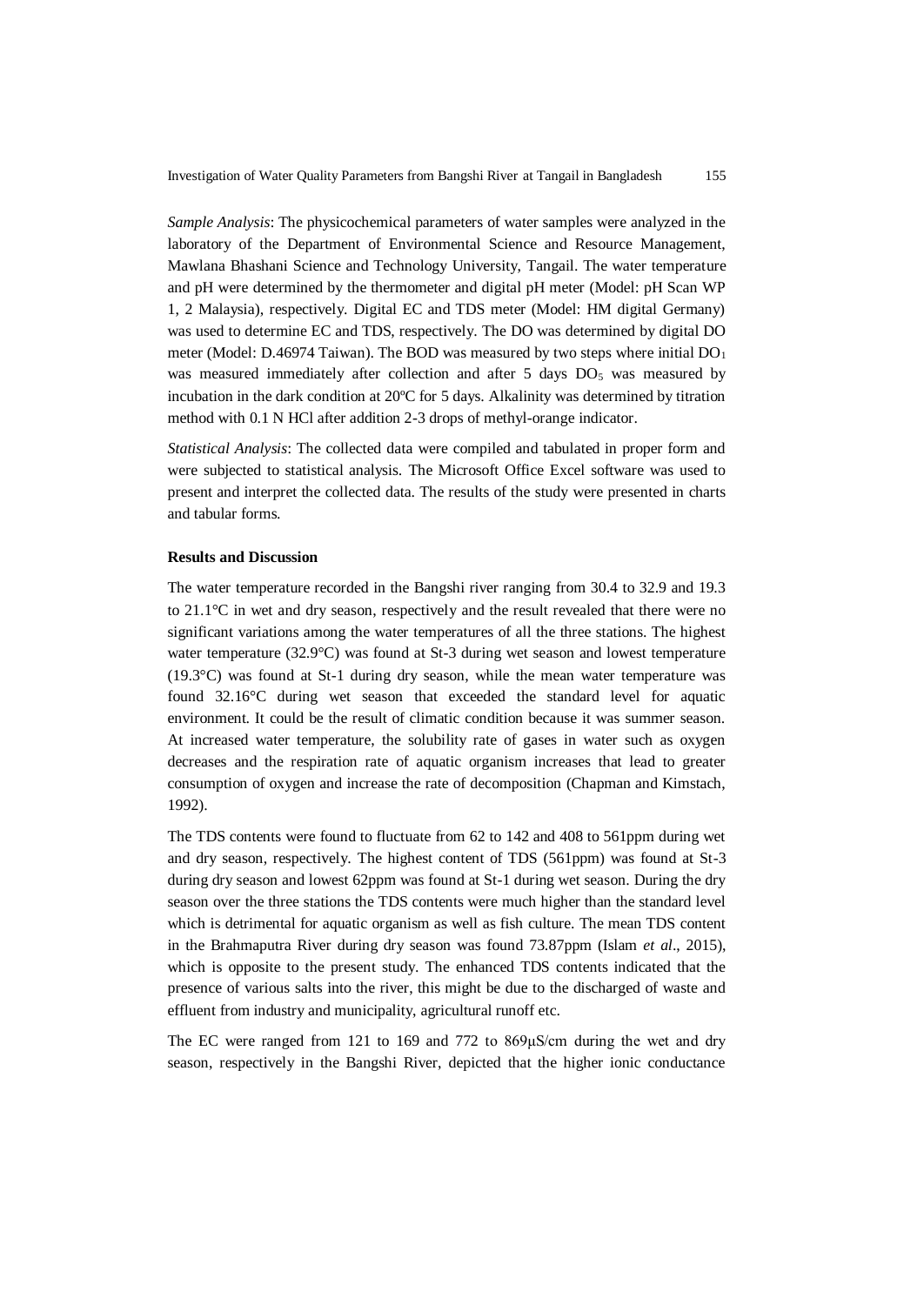during dry season, it could be due to the dumping of solid waste, discharging of industrial effluent and run-off from agricultural activities (Islam *et al*., 2015). The highest content of EC (869μS/cm) was found at St-3 during dry season and the lowest EC (121μS/cm) was found at St-1 during wet season. Overall, the EC contents of all sampling stations during the dry season were higher than the wet season, and the mean EC contents of the river water indicated that the water was suitable for fisheries production. A positive relation was found between EC and TDS where the EC contents increased with increasing the TDS contents.

| Parameters         | Sampling    | Wet season         | Dry season         | Standard for       |
|--------------------|-------------|--------------------|--------------------|--------------------|
|                    | stations    | $(Jul.-Sep.)$      | (Dec.-Feb.)        | fisheries          |
| Temperature        | $St-1$      | 31.27              | 19.87              | $25^{\circ}$ C     |
| $({}^{\circ}C)$    | $St-2$      | 32.07              | 19.93              | (EPA, 2001)        |
|                    | $St-3$      | 32.3               | 20.6               |                    |
|                    | $Mean + SD$ | $32.16 \pm 0.13$   | $20.13 \pm 0.41$   |                    |
| TDS (ppm)          | $St-1$      | 75                 | 429                | $<$ 400ppm         |
|                    | $St-2$      | 94                 | 496                | (Meade, 1998)      |
|                    | $St-3$      | 133                | 539                |                    |
|                    | $Mean + SD$ | $100+29.43$        | $487.3 \pm 54.19$  |                    |
| $EC$ ( $\mu$ S/cm) | $St-1$      | 135                | 803                | $1000\mu$ S/cm     |
|                    | $St-2$      | 147                | 829                | (ADB, 1994)        |
|                    | $St-3$      | 153                | 848.3              |                    |
|                    | $Mean + SD$ | $145+9.17$         | $826.6 \pm 22.59$  |                    |
| Alkalinity         | $St-1$      | 61.2               | 221.67             | 80-200ppm          |
| (ppm)              | $St-2$      | 136.6              | 271.17             | (Bhatnagar<br>et   |
|                    | $St-3$      | 121.1              | 349.37             | <i>al.</i> , 2004) |
|                    | $Mean + SD$ | $155.39 \pm 39.85$ | $280.74 \pm 64.39$ |                    |
| pH                 | $St-1$      | 7.7                | 8.06               | $6.5 - 8.5$        |
|                    | $St-2$      | 7.78               | 8.16               | (ECR, 1997)        |
|                    | $St-3$      | 7.79               | 8.22               |                    |
|                    | $Mean + SD$ | $7.76 \pm 0.05$    | $8.15 \pm 0.08$    |                    |

**Table 1. Physicochemical parameters of the Bangshi river during wet and dry season**

The study revealed that the pH was ranged from 7.64 to 7.84 and 7.76 to 8.47 in wet and dry season, respectively. The result of the study showed that the water was a tendency to become alkaline at all stations in all the seasons. This might be due to lower level of waste and effluent into the water, heavy rainfall and upstream runoff of water (Islam *et al*., 2014). The pH was slightly fluctuated between wet and dry season and all the stations showed relatively similar value. The highest value of pH (8.47) was found at St-3 during dry season and lowest pH (7.64) was found at St-1 during wet season. The standard limit of pH for inland surface water is 6.5 to 8.5 (EQS, 1997). It may be inferred from the study that pH of all the sampling stations was within the acceptable range for aquatic organisms.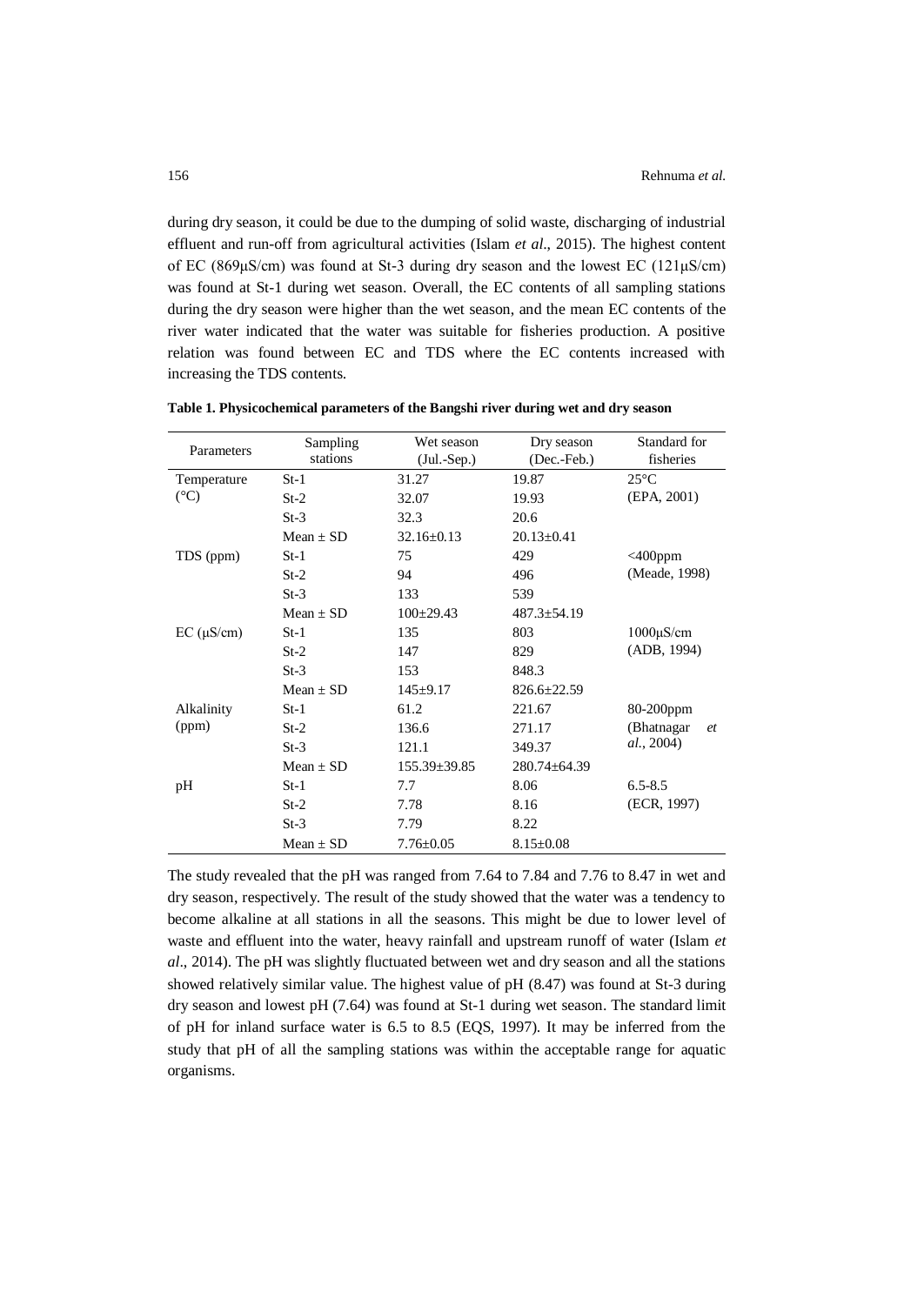

Fig. 1. The DO contents of different sampling stations in the Bangshi river during the wet and dry season.



Fig. 2. The BOD contents of different sampling stations in the Bangshi river during wet and dry season.

The DO contents were varied from 3.5 to 4.9 and 1.9 to 2.8ppm in wet and dry season, respectively which were much lower than the standard limit as well as unfavorable condition of the water body for fisheries. Adequate DO is necessary for good water quality, survival of aquatic organism and decomposition of waste by microorganism (Islam *et al.,* 2010). The study showed that the DO contents were much lower during the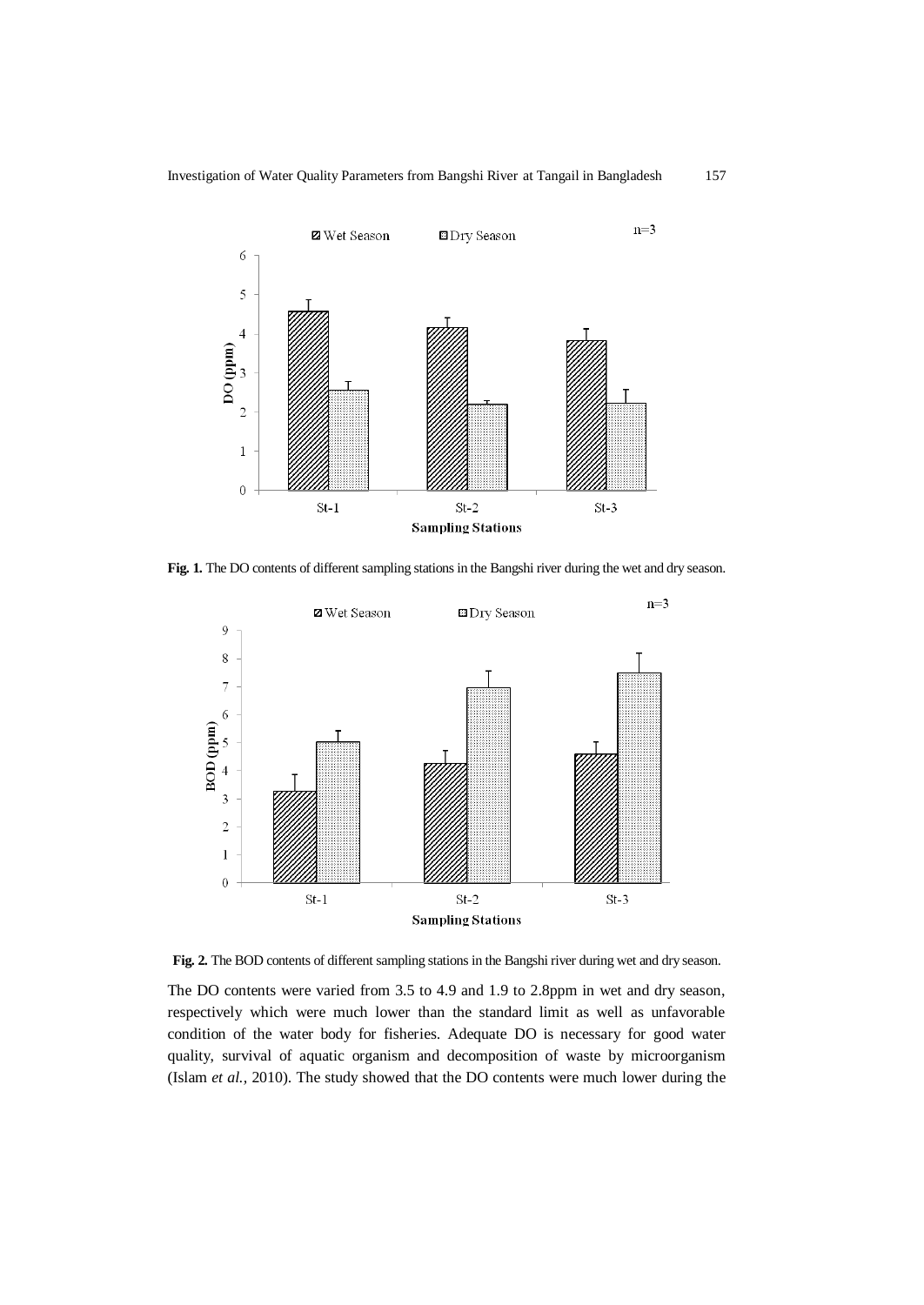dry season than the wet season. The highest content of DO (4.9ppm) was found at St-1 during wet season whereas the lowest DO (1.9ppm) was found at St-3 during dry season. This variation might be due to the dumping of waste and effluents into the less water body in dry season because the pollutants were diluted with heavy rainfall and upstream runoff of water during wet season (Islam *et al*., 2014). However, all the observed values including the average contents during the wet season (4.19ppm) and dry season (2.33ppm) were much lower than the standard limit ( $\geq$  5ppm) for fishing given by ECR (1997). The lower DO contents indicate that higher level of organic pollutants and lower level of oxygen concentration in water (Islam *et al*., 2012).

The observed BOD contents were within ranged from 2.7 to 4.9 and 4.6 to 8.2ppm in wet and dry season, respectively, while the mean content of BOD was 4.05 and 6.5ppm during wet and dry season, respectively. Concentrations of BOD were found to be higher during dry season than wet season, might be due to the presence of comparatively more organic waste in the river water. The highest BOD (8.2ppm) content was found at St-3 during dry season and lowest BOD (2.7ppm) content was found at St-1during wet season. When BOD level is high DO level decreases because the oxygen available in the water is being consumed by bacteria (Sawyer *et al.,* 2003). According to EQS (1997) the standard level of BOD for fishing purpose is 2ppm or less. If there is no organic waste present in the water, there would not be as many bacteria present to decompose it and thus the BOD will tend to be lower and the DO level will tend to be higher (Rahman *et al*., 2012).

The alkalinity of Bangshi river water was ranged from 53.3 to 165 and 216.6 to 371.2ppm in wet and dry season, respectively. All the sampling stations showed much higher alkaline water during dry season compared to wet season. It indicates that the water contains higher amount of carbonates and bicarbonates enriched compounds as well as pollutants (Islam *et al*., 2015). Total alkalinity more than 100mg/l should be present in a highly productive water bodies (Rahman, 1992). The highest value of alkalinity (371.2ppm) was found at St-3 during dry season and the lowest value of alkalinity (53.3ppm) was found at St-1 during wet season. The probable causes of these variations were due to, the river banks were widely used for agricultural practices and most of the crops were harvested during pre-monsoon season (Islam *et al*., 2014).

# **Conclusion**

The study observed that the highest water temperature was found during the wet season that exceeded the standard level for aquatic environment and the lowest temperature was found during the dry season. During the dry season both the TDS and EC contents was much higher than the wet season, while TDS content slightly exceeded the standard limit and EC content of the water was suitable for fisheries production. DO content was much lower during the dry season than the wet season whereas BOD content was found to be higher during dry season than wet season this might be due to the presence of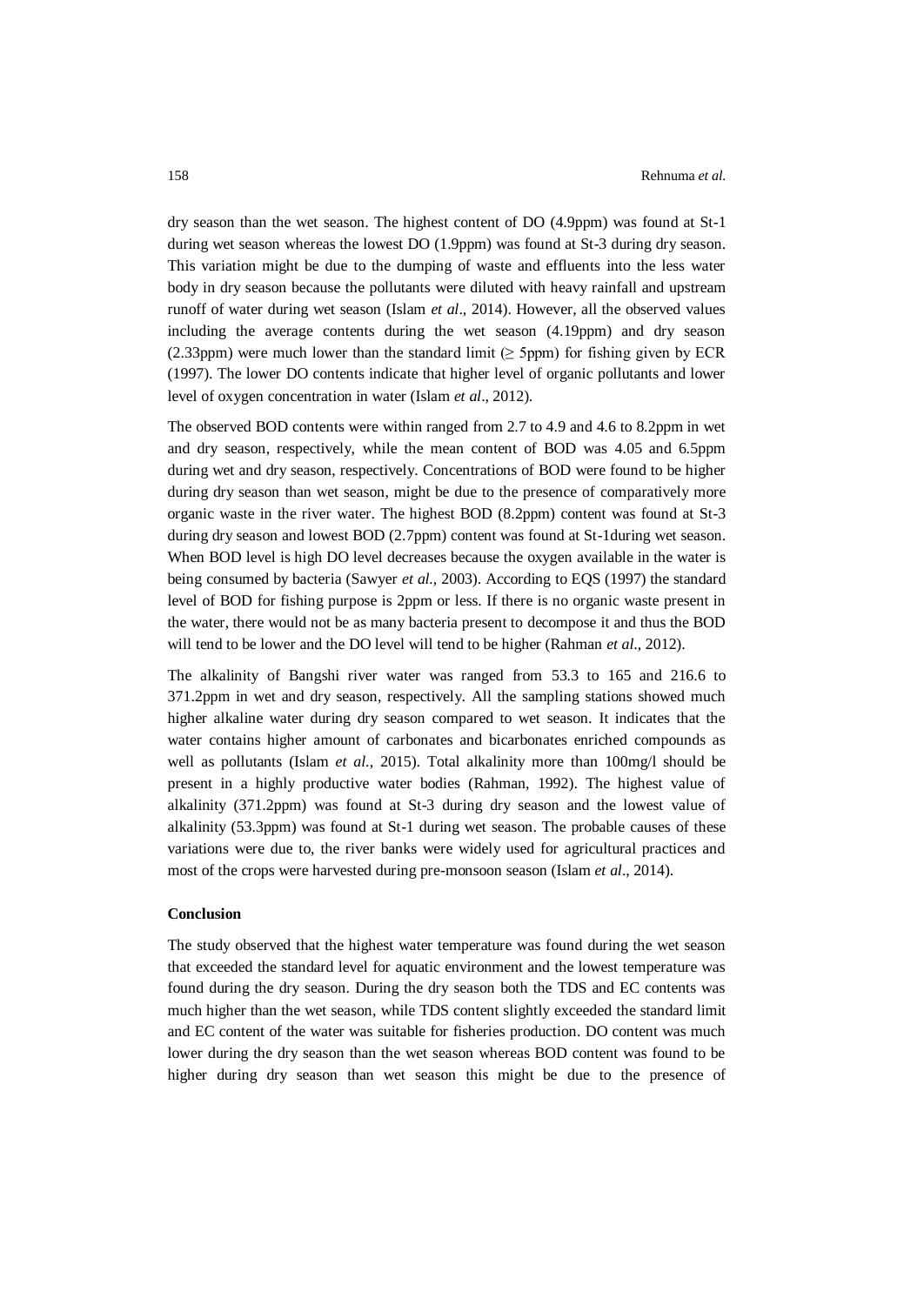comparatively more organic waste into the river water. The result also depicted that the water was a tendency to become alkaline over the all stations in the both seasons and much higher alkaline water was found during the dry season compared to wet season. The overall study concluded that the river water is not suitable for fish culture. To maintain sound environment and healthy ecosystem of the river, it is obvious to raise awareness regarding the water quality problems and river management through education, monitoring and research.

### **Acknowledgements**

Sincere gratitude to Mr. Tanmoy Roy Tusher (Assistant Professor) of the Department of Environmental Science and Resource Management, Mawlana Bhashani Science and Technology University, Tangail-1902, Bangladesh for his kind cooperation and valuable suggestions throughout the study period.

# **References**

- ADB (Asian Development Bank), (1994). Training manual for environmental monitoring. engineering science Inc., USA. 2-16 pp.
- Barthwal, R.R., (2002). Environmental impact assessment. New Age International Publishers, New Delhi, India. 22-24 pp.
- Bhatnagar, A., S.N. Jana, B.C. Patra, G. Singh and U.K. Barma, (2004). Water quality management in aquaculture. Haryana Agricultural, India. 203-210 pp.
- Chapman, D. and V. Kimstach, (1992). Selection of water quality variables. *In*: water assessment: A guide to use of biota, sediments and water in environmental monitoring. 2 ndedition.UNESO/WHO/UNEP, Geneva, Switzerland.
- ECR (Environment Conservation Rules), (1997). Ministry of Environment and Forest. Government of the People's Republic of Bangladesh.
- EPA (Environmental Protection Agency), U.S., (2001). Drinking water criteria document for silver (Final Draft). Environmental criteria and assessment office, Cincinnati, OH.ECAO-CIN-026, PB 86-118288.
- EQS (Environmental Quality Standard), (1997). Bangladesh gazette, registered nr.DA-1, Ministry of Environment and Forestry, Government of Bangladesh, Bangladesh.
- Giguere, A., P.G.C. Campbell, L. Hare, D.G. McDonald and J.B. Rasmussen, (2004). Influence of lake chemistry and fish age on cadmium, copper and zinc concentrations in various organs of indigenous yellow perch (*Percaflavescens). Canadian Journal of fisheries and Aquatic Sciences,* **61**: 702-716.
- Gupta, A., D.K. Rai, R.S. Pandey and B. Sharma, (2009). Analysis of some heavy metals in the riverine water, sediments and fish from river Ganges at Allahbad. *Environmental Monitoring Assessment,* **157**: 449-458.
- Haque, M.I., (2008). Water resources management in Bangladesh. Anushilan, Chuadanga and Dhaka. 24-84 pp.
- Hasan, M.K., M.R.I. Khan, M.K. Nesha and M.A. Happy, (2014). Analysis of water quality using chemical parameters and metal status of Balu River at Dhaka, Bangladesh. *Open Journal of Water Pollution and Treatment*, **1(2):** 58-74.